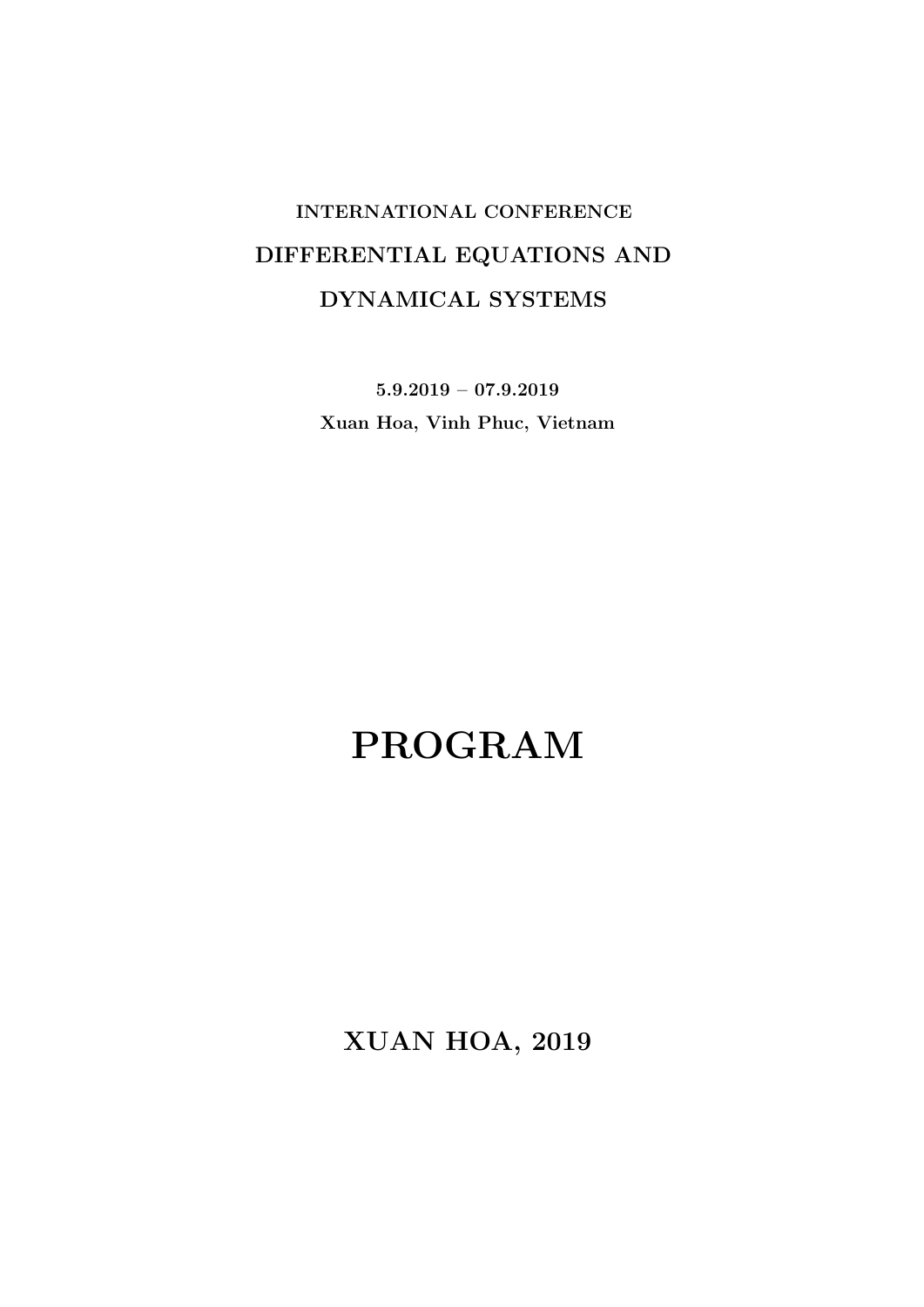## Thursday, September 5, 2019

## Morning

- 08:15 09:00 Registration
- 09:00 09:15 Opening
- Session: Slow-fast systems
- Chair: Tran Van Bang (Hanoi Pedagogical University 2)
- 9h15 10h00 Peter De Maesschalck (Hasselt University) Asymptotic lower bounds on Hilbert numbers using canard cycles
- 10:15 10:30 Coffee break
- 10h30 10h50 Doan Thai Son (Institute of Mathematics, VAST) Gevrey normal form for unfoldings of nilpotent contact points of planar slow fast systems
- 10h55 11h15 Jeroen Wynen (Hasselt University) Transition map near non-elementary singularities using semi-local normal forms
- 11h20 11h40 Karel Kennens (Hasselt University) Gevrey asymptotic properties of slow manifolds
- 11:40 14:00 Lunch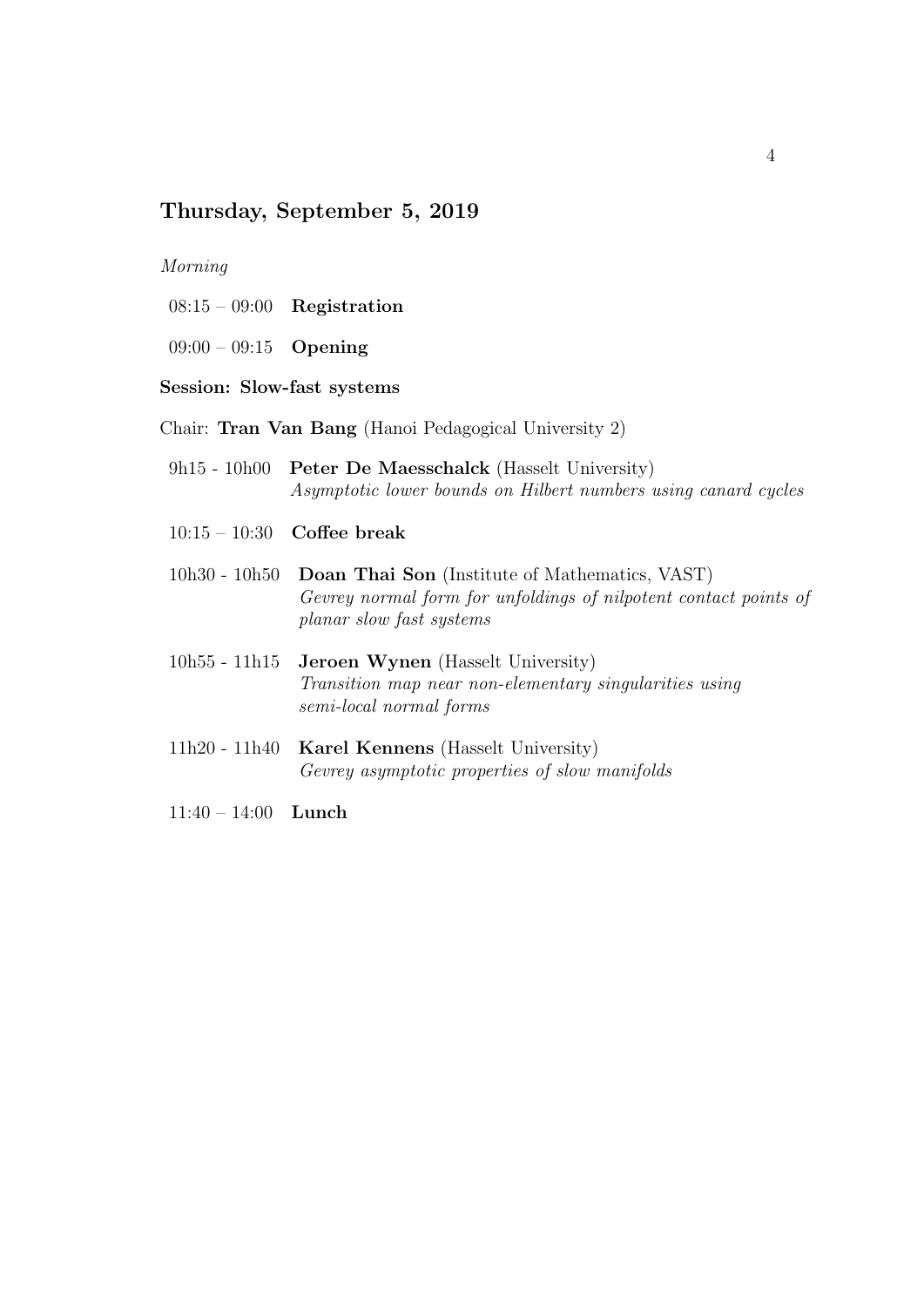Afternoon

#### Session: Partial differential equations (I)

Chair: Nguyen Dinh Cong (Institute of Mathematics, VAST)

- 14h00 14h45 Do Hoang Son (Institute of Mathematics, VAST) A viscosity approach to the Dirichlet problem for degenerate complex Hessian type equations
- 15:00 15:15 Coffee break
- 15h15 15h35 Khuat Van Ninh (Hanoi Pedagogical University 2) Parameter continuation method for solving Fredholm intrgral equations of the second kind
- 15h40 16h00 Tran Dinh Ke (Hanoi University of Education) On a class of nonlocal differential equations
- 16h05 16h25 Dang Thi Phuong Thanh (Hung Vuong University) Asymptotic behavior of solutions to Navier - Stokes - Voigt equations with infinite delay
- 16h30 16h50 Luong Thai Hung (Institute of Mathematics, VAST)  $(In) stability and asymptotic analysis of the Zakharov-Rubenchik$ system and related wave type equation
- 16h50 17h15 Bui Kim My (Hanoi Pedagogical University 2) Continuous data assimilation for the three-dimensional Leray  $\alpha$  model with stochastically noisy data
- 18h00 21h00 : Banquet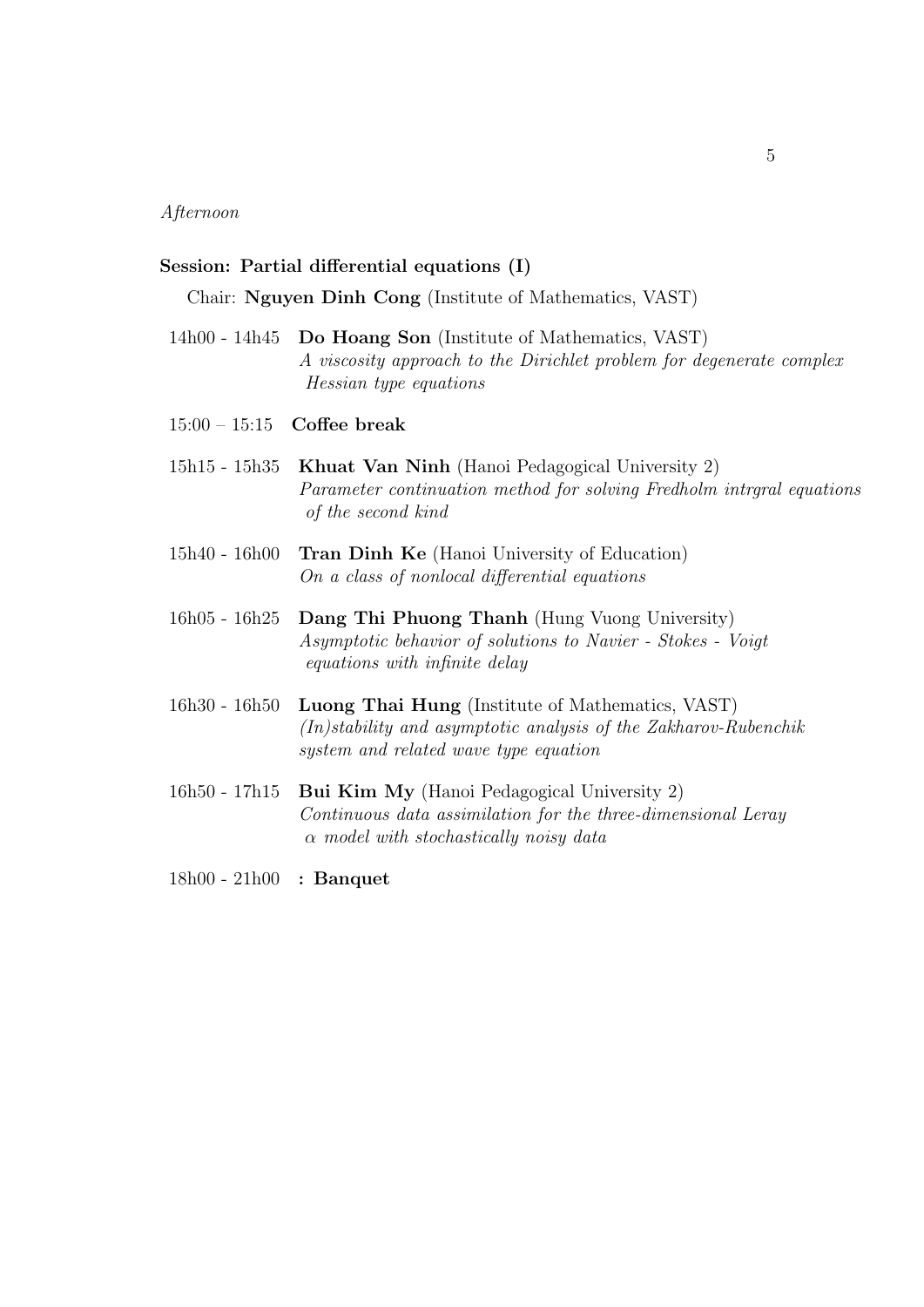## Friday, September 6, 2019

## Morning

### Session: Control and Optimization

Chair: Doan Thai Son (Institute of Mathematics, VAST)

- 9h00 9h45 Nguyen Van Tuyen (Hanoi Pedagogical University 2) Second-order subdifferentials and its applications
- $10:00 10:15$  Coffee break
- 10h15 10h35 Nguyen Nang Tam (Hanoi Pedagogical University 2) On structural convexity and ravines of quadratic functions
- 10h40 11h00 Nguyen Trung Dung (Hanoi Pedagogical University 2) Asynchronous control of discrete-time stochastic bilinear systems with Markovian switchings
- 11h05 11h35 Le Xuan Thanh (Institute of Mathematics, VAST) Robust solutions to storage loading problems under uncertainty
- 11h35 11h55 Hoang Phi Dung (Posts and Telecommunications Institute of Technology) Fedoryuk values and stability of global Holderian error bounds for polynomial functions
- 11h55 12h15 Khong Chi Nguyen (Tan Trao Univeristy) On stability, Bohl exponent and Bohl-Perron theorem for Implicit dynamic equations
- 12:15 14:00 Lunch